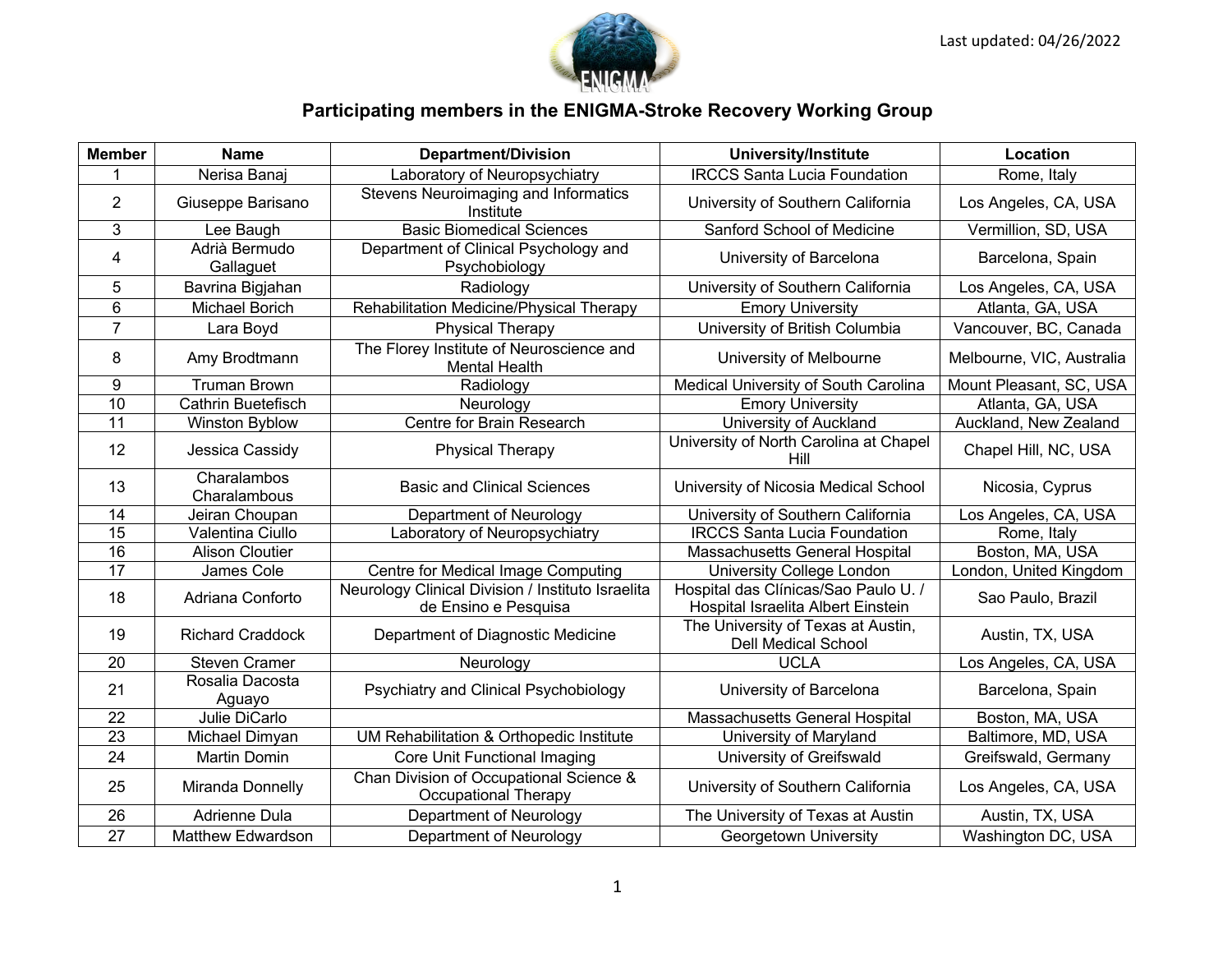

| $\overline{28}$ | Natalia Egorova            | Melbourne School of Psychological Sciences                                                                           | University of Melbourne                                  | Melbourne, VIC, Australia |
|-----------------|----------------------------|----------------------------------------------------------------------------------------------------------------------|----------------------------------------------------------|---------------------------|
| 29              | Elsa Ermer                 | Neurology                                                                                                            | University of Maryland Baltimore                         | Baltimore, MD, USA        |
| $\overline{30}$ | Mark Etherton              | Neurology                                                                                                            | Massachusetts General Hospital                           | Boston, MA, USA           |
| $\overline{31}$ | Wuwei Feng                 | Neurology                                                                                                            | Duke University School of Medicine                       | Durham, NC, USA           |
| $\overline{32}$ | Kelene Fercho              | <b>BBS</b>                                                                                                           | University of South Dakota                               | Vermillion, SD, USA       |
| 33              | Jennifer Ferris            | <b>Physical Therapy</b>                                                                                              | University of British Columbia                           | Vancouver, BC, Canada     |
| 34              | Fatemeh Geranmayeh         | <b>Brain Sciences</b>                                                                                                | Imperial College London                                  | London, United Kingdom    |
| 35              | <b>Chris Gregory</b>       | <b>Health Sciences &amp; Research</b>                                                                                | Medical University of South Carolina                     | Charleston, SC, USA       |
| $\overline{36}$ | Shahram Hadidchi           | Department of Radiology                                                                                              | <b>Wayne State University</b>                            | Detroit, MI, USA          |
| $\overline{37}$ | Colleen Hanlon             | Cancer Biology                                                                                                       | Wake Forest School of Medicine                           | Winston Salem, NC, USA    |
| $\overline{38}$ | Leticia Hayes              |                                                                                                                      | <b>NYU Langone</b>                                       | New York, NY, USA         |
| 39              | Kathryn Hayward            | Melbourne School of Health Science, Florey<br>Institute of Neuroscience and Mental Health                            | University of Melbourne                                  | Parkville, VIC, Australia |
| 40              | Jess Holguin               | T. H. Chan Division of Occupational Science<br>and Occupational Therapy                                              | University of Southern California                        | Los Angeles, CA, USA      |
| 41              | <b>Brenton Hordacre</b>    | Allied Health and Human Performance                                                                                  | University of South Australia                            | Adelaide, SA, Australia   |
| 42              | Darryl Hwang               | Radiology                                                                                                            | University of Southern California                        | Los Angeles, CA, USA      |
| 43              | Neda Jahanshad             | Imaging Genetics Center, Stevens<br>Neuroimaging and Informatics Institute                                           | University of Southern California                        | Los Angeles, CA, USA      |
| 44              | Keith Jamison              |                                                                                                                      | <b>Weill Cornell Medicine</b>                            | New York, NY, USA         |
| 45              | Julia Juliano              | Chan Division of Occupational Science and<br>Occupational Therapy                                                    | University of Southern California                        | Los Angeles, CA, USA      |
| 46              | <b>Steven Kautz</b>        | <b>Health Sciences and Research</b>                                                                                  | Medical University of South Carolina                     | Charleston, SC, USA       |
| 47              | <b>Mohamed Salah Khlif</b> | The Florey Institute of Neuroscience and<br><b>Mental Health</b>                                                     | University of Melbourne                                  | Parkville, VIC, Australia |
| 48              | Hosung Kim                 | Stevens Neuroimaging and Informatics<br>Institute                                                                    | University of Southern California                        | Los Angeles, CA, USA      |
| 49              | Bokkyu Kim                 | Department of Physical Therapy Education,<br>College of Health Professions                                           | <b>SUNY Upstate Medical University</b>                   | Syracuse, NY, USA         |
| 50              | Amy Kuceyeski              | Radiology                                                                                                            | <b>Weill Cornell Medicine</b>                            | New York, NY, USA         |
| 51              | <b>Catherine Lang</b>      | <b>Physical Therapy</b>                                                                                              | Washington University School of<br>Medicine in St. Louis | St Louis, MO, USA         |
| 52              | Jenny Lee                  | Department of Clinical and Movement<br>Neurosciences; Queen Square Institute of<br>Neurology                         | University College London                                | London, United Kingdom    |
| 53              | Sook-Lei Liew              | Chan Division of Occupational Science and<br>Occupational Therapy; Stevens<br>Neuroimaging and Informatics Institute | University of Southern California                        | Los Angeles, CA, USA      |
| 54              | David Lin                  | Neurocritical Care / Neurorecovery                                                                                   | Massachusetts General Hospital                           | Boston, MA, USA           |
| 55              | Jingchun Liu               |                                                                                                                      | <b>Tianjin Medical University General</b><br>Hospital    | Tianjin, China            |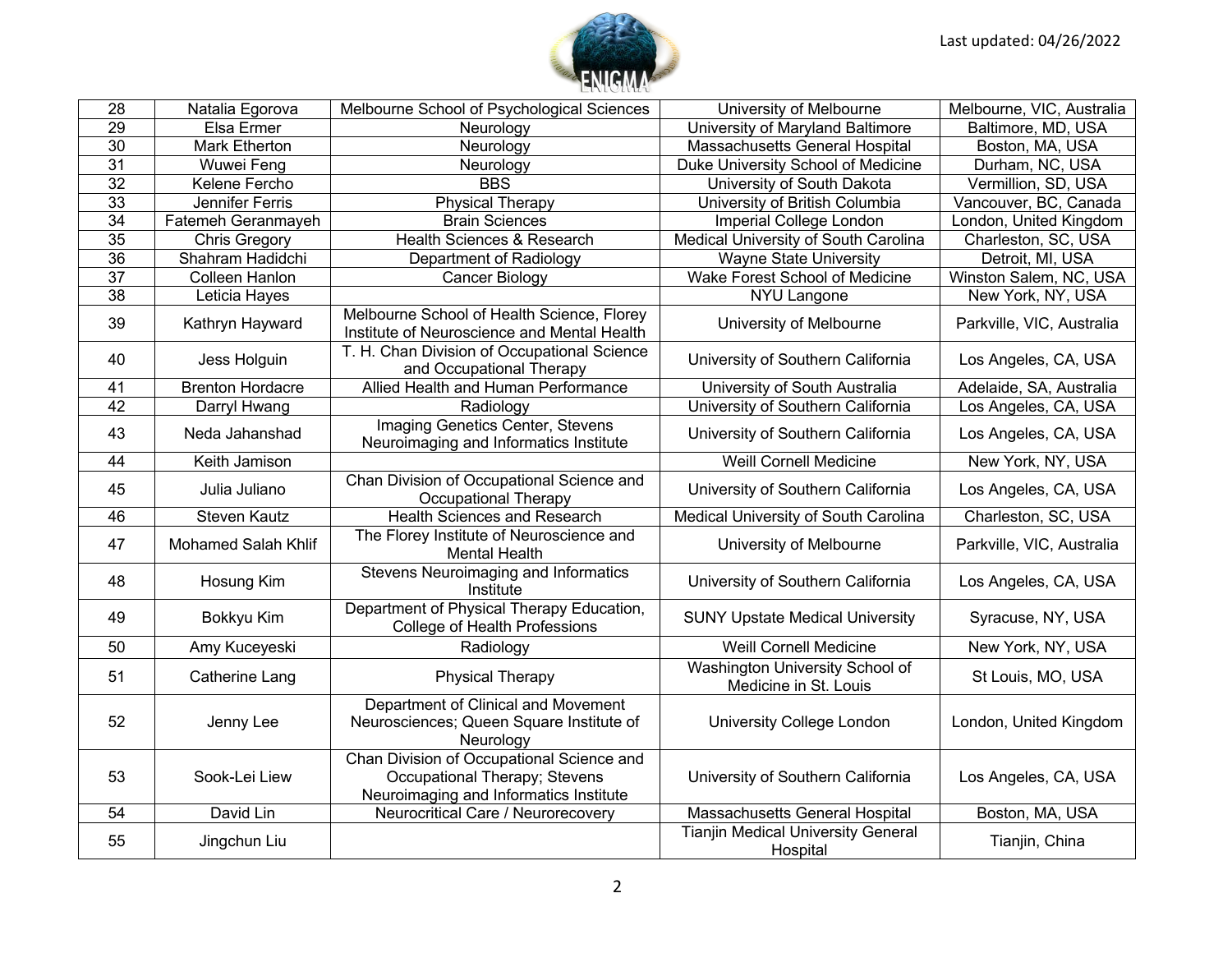

| 56              | Bethany Lo                  | Chan Division of Occupational Science and<br><b>Occupational Therapy</b>           | University of Southern California                                                       | Los Angeles, CA, USA                     |
|-----------------|-----------------------------|------------------------------------------------------------------------------------|-----------------------------------------------------------------------------------------|------------------------------------------|
| 57              | Keith Lohse                 | Health and Kinesiology; Physical Therapy<br>and Athletic Training                  | University of Utah                                                                      | Salt Lake City, UT, USA                  |
| 58              | <b>Martin Lotze</b>         | Diagnostic Radiology                                                               | University of Greifswald                                                                | Greifswald, Germany                      |
| 59              | <b>Bradley MacIntosh</b>    | <b>Medical Biophysics</b>                                                          | University of Toronto                                                                   | Toronto, ON, Canada                      |
| 60              | John Margetis               | Chan Division of OS/OT                                                             | University of Southern California                                                       | Los Angeles, CA, USA                     |
| 61              | Daniel Margulies            | <b>INCC</b>                                                                        | <b>CNRS</b>                                                                             | Paris, France                            |
| 62              | Maria Mataro                | Clinical Psychology and Psychobiology                                              | University of Barcelona                                                                 | Barcelona, Spain                         |
| 63              | Keith McGregor              | Neurology                                                                          | <b>Emory University</b>                                                                 | Decatur, GA, USA                         |
| 64              | Feroze Mohamed              | Jefferson Integrated Magnetic Resonance<br>Imaging Center, Department of Radiology | Thomas Jefferson University                                                             | Philadelphia, PA, USA                    |
| 65              | Jan Nordvik                 | <b>CatoSenteret Rehabilitation Center</b>                                          | <b>CatoSenteret Rehabilitation Center</b>                                               | Son, Norway                              |
| 66              | <b>Emily Olafson</b>        | <b>Statistics</b>                                                                  | <b>Weill Cornell Medicine</b>                                                           | New York, NY, USA                        |
| 67              | <b>Gilsoon Park</b>         | Stevens Neuroimaging and Informatics<br>Institute                                  | University of Southern California                                                       | Los Angeles, CA, USA                     |
| 68              | Alexandre Perera-<br>LLuna  | <b>Biomedical Engineering Research Cebter</b>                                      | Universitat Poltècnica de Catalunya                                                     | Barcelona, Spain                         |
| 69              | <b>Aaron Phillips</b>       | Physical Medicine & Rehabilitation                                                 | The University of Texas at Austin,<br><b>Dell Medical School</b>                        | Austin, TX, USA                          |
| 70              | <b>Fabrizio Piras</b>       | Laboratory of Neuropsychiatry                                                      | <b>IRCCS Santa Lucia Foundation</b>                                                     | Rome, Italy                              |
| 71              | <b>Torsten Rackoll</b>      | <b>BIH QUEST Center for Responsible</b><br>Research                                | Berlin Institute of Health at Charité<br>Universitätsmedizin Berlin                     | Berlin, Germany                          |
| 72              | Sharmila Raju               | Department of Neurology, Langone School of<br>Medicine                             | <b>NYU</b>                                                                              | New York, NY, USA                        |
| 73              | Ander Ramos-<br>Murguialday | Medical Psychology and Behavioral<br>Neurobiology/Neurotechnology                  | University of Tubingen/Basque<br>Research and Technology<br><b>Association TECNALIA</b> | Tubingen/San Sebastian,<br>Germany/Spain |
| 74              | Kate Revill                 | Facility for Education and Research in<br>Neuroscience                             | <b>Emory University</b>                                                                 | Atlanta, GA, USA                         |
| $\overline{75}$ | Pamela Roberts              | <b>Physical Medicine and Rehabilitation</b>                                        | Cedars-Sinai                                                                            | Los Angeles, CA, USA                     |
| $\overline{76}$ | Andrew Robertson            | Kinesiology                                                                        | University of Waterloo                                                                  | Waterloo, ON, Canada                     |
| 77              | Natalia Rost                | Neurology                                                                          | Massachusetts General Hospital,<br><b>Harvard Medical School</b>                        | Boston, MA, USA                          |
| 78              | Nerses Sanossian            | Neurology                                                                          | University of Southern California                                                       | Los Angeles, CA, USA                     |
| 79              | Heidi Schambra              | Neurology                                                                          | <b>NYU Langone</b>                                                                      | New York, NY, USA                        |
| 80              | Christian Schranz           | Occupational Therapy                                                               | Medical University of South Carolina                                                    | Charleston, SC, USA                      |
| $\overline{81}$ | Nicolas Schweighofer        | <b>Biokinesiology and Physical Therapy</b>                                         | University of Southern California                                                       | Los Angeles, CA, USA                     |
| 82              | Na Jin Seo                  | Occupational Therapy                                                               | Medical University of South Carolina                                                    | Charleston, SC, USA                      |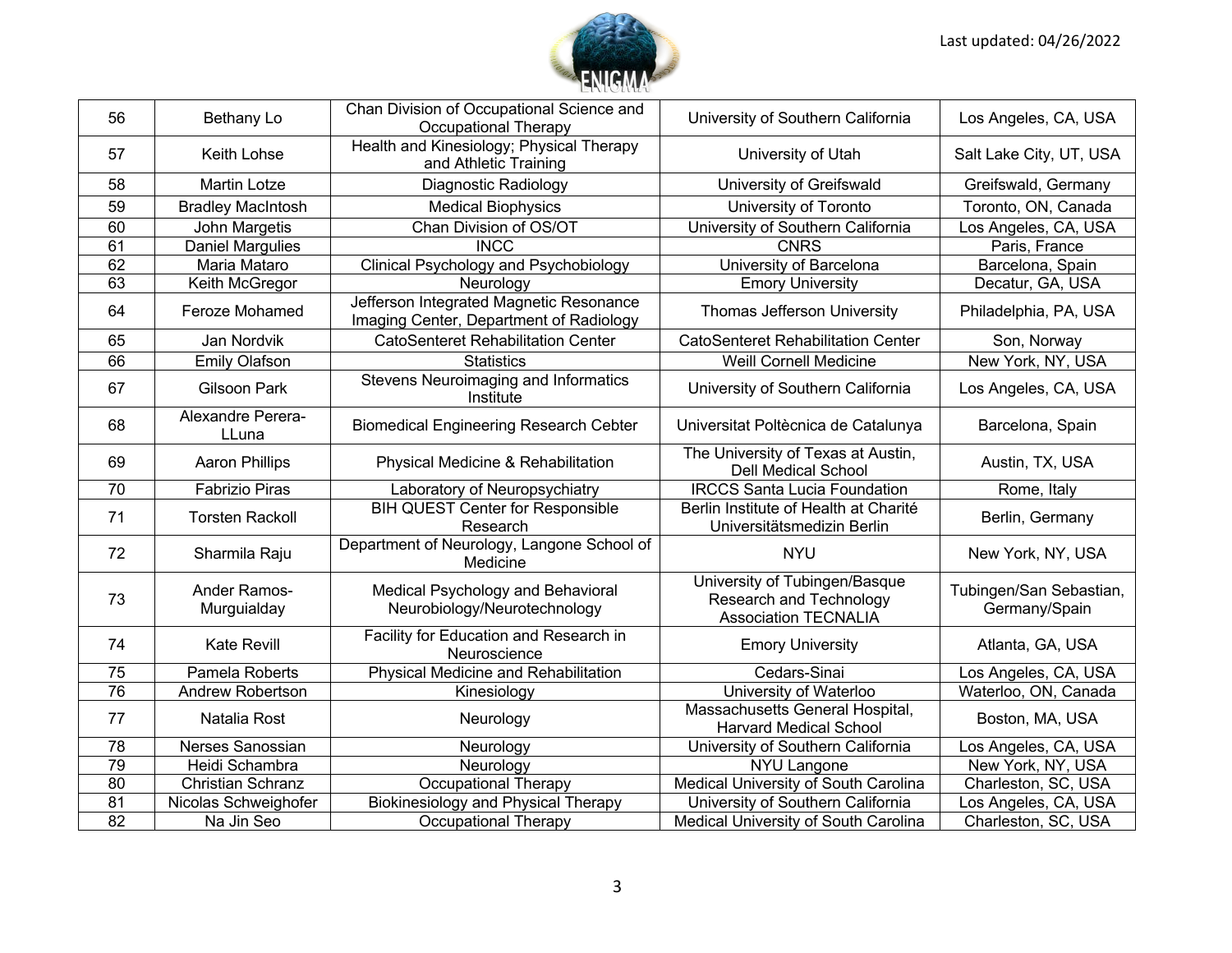

| 83              | Farshid Sepehrband      | Stevens Neuroimaging and Informatics<br>Institute                                                                    | University of Southern California                         | Los Angeles, CA, USA      |
|-----------------|-------------------------|----------------------------------------------------------------------------------------------------------------------|-----------------------------------------------------------|---------------------------|
| 84              | Mark Shiroishi          | Radiology/Neuroradiology, Keck School of<br>Medicine of USC                                                          | University of Southern California                         | Los Angeles, CA, USA      |
| 85              | Julia Simon             | Chan Division of Occupational Science and<br>Occupational Therapy; Stevens<br>Neuroimaging and Informatics Institute | University of Southern California                         | Los Angeles, CA, USA      |
| 86              | Surjo Soekadar          | <b>Clinical Neurotechnology</b>                                                                                      | Charité - University Medicine Berlin                      | Berlin, Germany           |
| $\overline{87}$ | Gianfranco Spalletta    | Laboratory of Neuropsychiatry                                                                                        | <b>IRCCS Santa Lucia Foundation</b>                       | Rome, Italy               |
| 88              | Shraddha Srivastava     |                                                                                                                      | Medical University of South Carolina                      | Charleston, SC, USA       |
| 89              | <b>Cathy Stinear</b>    | Department of Medicine                                                                                               | University of Auckland                                    | Auckland, New Zealand     |
| 90              | Anisha Suri             | Department of Electrical and Computer<br>Engineering, Swanson School of Engineering                                  | University of Pittsburgh                                  | Pittsburgh, PA, USA       |
| 91              | Myriam Taga             | Neurology                                                                                                            | NYU Langone                                               | New York, NY, USA         |
| 92              | Wai Kwong Tang          | Psychiatry                                                                                                           | The Chinese University of Hong Kong                       | Hong Kong, China          |
| 93              | <b>Gregory Thielman</b> | Physical Therapy and Neuroscience                                                                                    | University of the Sciences                                | Philadelphia, PA, USA     |
| 94              | <b>Vincent Thijs</b>    | <b>Stroke</b>                                                                                                        | The Florey Institute of Neuroscience<br>and Mental Health | Melbourne, VIC, Australia |
| 95              | Sophia Thomopoulos      | Imaging Genetics Center, Stevens<br>Neuroimaging and Informatics Institute                                           | University of Southern California                         | Los Angeles, CA, USA      |
| 96              | Paul Thompson           | Imaging Genetics Center, Mark and Mary<br>Stevens Neuroimaging and Informatics<br>Institute                          | University of Southern California                         | Los Angeles, CA, USA      |
| 97              | Daniela Vecchio         | Neuropsychiatry                                                                                                      | <b>IRCCS Santa Lucia Foundation</b>                       | Rome, Italy               |
| 98              | Steven Warach           | Neurology                                                                                                            | The University of Texas at Austin                         | Austin, TX, USA           |
| 99              | Nick Ward               | UCL Queen Square Institute of Neurology                                                                              | University College London                                 | London, United Kingdom    |
| 100             | Emilio Werden           | Ageing Brain                                                                                                         | The Florey Institute of Neuroscience<br>and Mental Health | Melbourne, VIC, Australia |
| 101             | Lars Westlye            | Department of Psychology                                                                                             | University of Oslo                                        | Oslo, Norway              |
| 102             | <b>Roland Wiest</b>     | Neuroradiology                                                                                                       | University of Bern                                        | Bern, Switzerland         |
| 103             | Carolee Winstein        | Biokinesiology and Physical Therapy                                                                                  | University of Southern California                         | Los Angeles, CA, USA      |
| 104             | George Wittenberg       | Neurology                                                                                                            | University of Pittsburgh                                  | Pittsburgh, PA, USA       |
| 105             | Steven Wolf             |                                                                                                                      | <b>Emory University School of Medicine</b>                | Atlanta, GA, USA          |
| 106             | Kristin Wong            | Physical Medicine & Rehabilitation                                                                                   | The University of Texas at Austin,<br>Dell Medical School | Austin, TX, USA           |
| 107             | Chunshui Yu             | Department of Radiology                                                                                              | Tianjin Medical University General<br>Hospital            | Tianjin, China            |